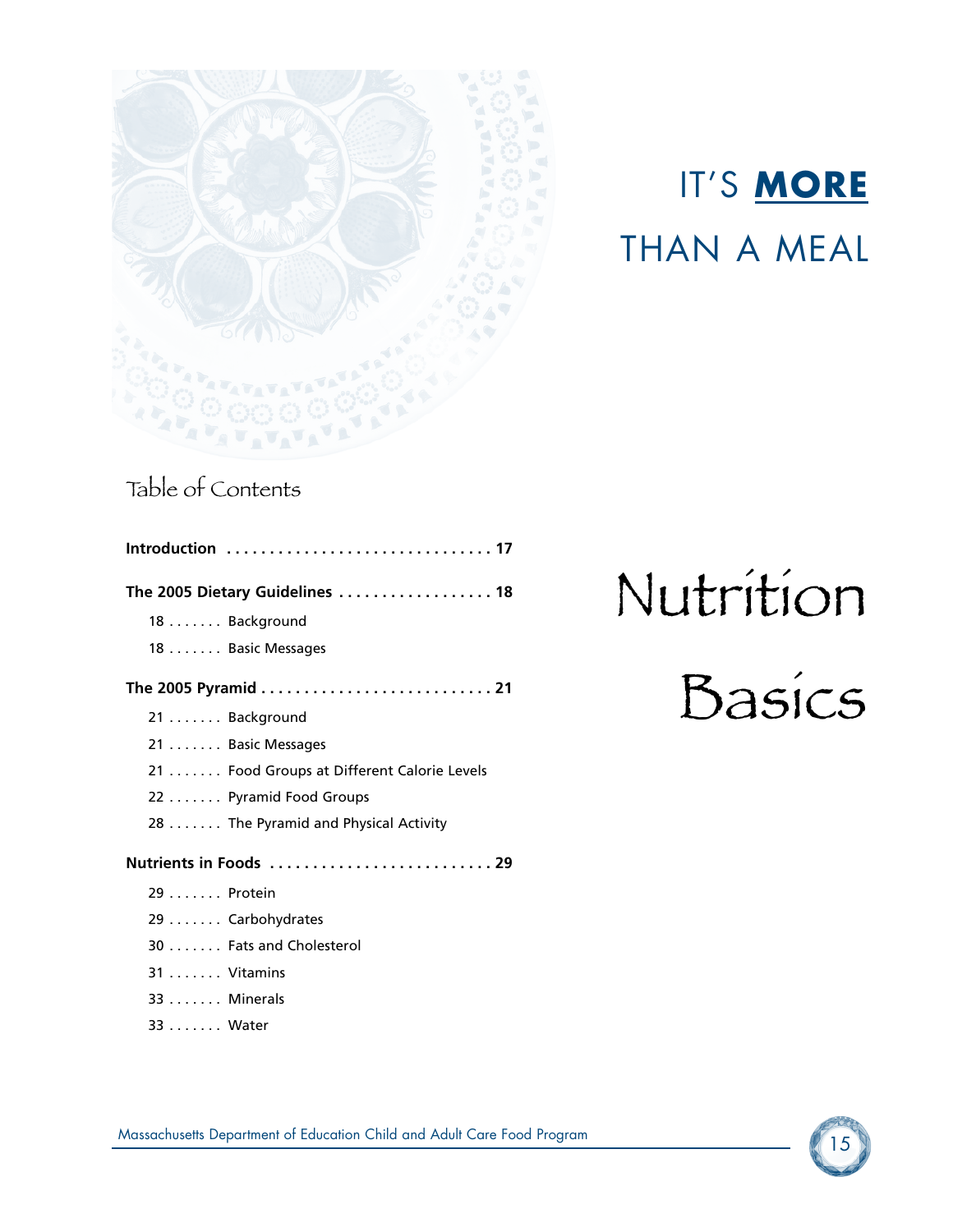Developed for the Massachusetts Department of Education Child and Adult Care Food Program by the University of Massachusetts Extension Nutrition Education Program. © 2006 Massachusetts Department of Education. Permission is hereby granted to copy any or all parts of this document for non-commercial educational purposes. Please credit the "Massachusetts Department of Education."



<sup>16</sup> Nutrition Resource Manual for Adult Day Health Programs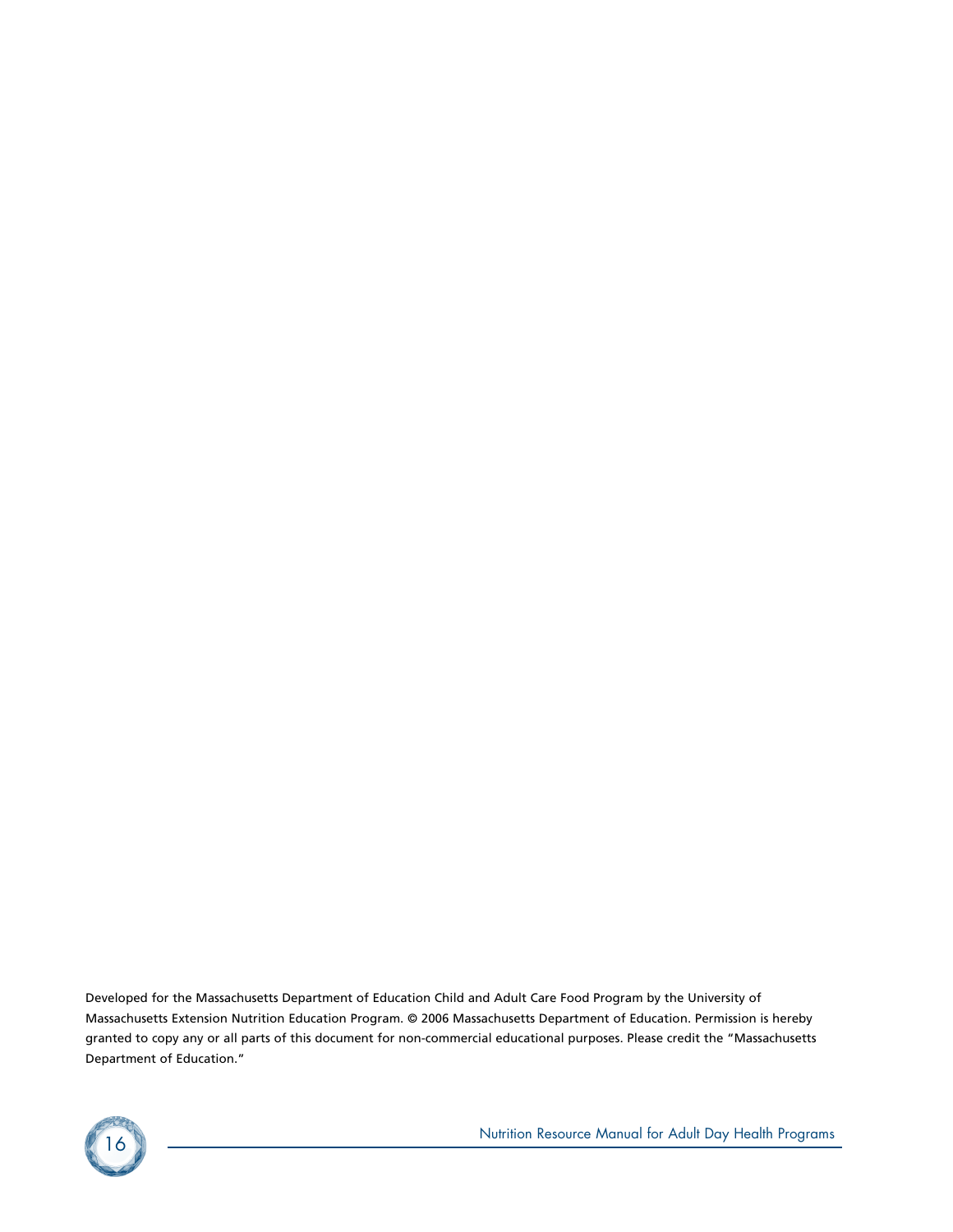*T his section is a starting point for learning about good nutrition.*

## *This section will cover the following topics:*

# 2005 Dietary Guidelines' and Pyramid<sup>2</sup>

What is the latest advice for nutrition and physical activity from the U.S. Government? Although most of this advice is geared toward Americans in general, it does include some specific guidelines for older adults.

# Nutrients in Foods

What are some key nutrients found in foods? What roles do these nutrients play in promoting health and preventing disease? Which foods and beverages are good sources of these nutrients?

After you learn these basics of good nutrition, you can move on to the next section to learn about the specific nutritional needs of older adults.



<sup>1</sup> Information on the Dietary Guidelines has been adapted from the *Dietary Guidelines for Americans,* 2005, U.S. Department of Health and Human Services, U.S. Department of Agriculture, www.healthierus.gov/dietaryguidelines

<sup>2</sup> Information on the Pyramid has been adapted from the *MyPyramid* food guidance system, 2005, U.S. Department of Agriculture Center for Nutrition Policy and Promotion, www.mypyramid.gov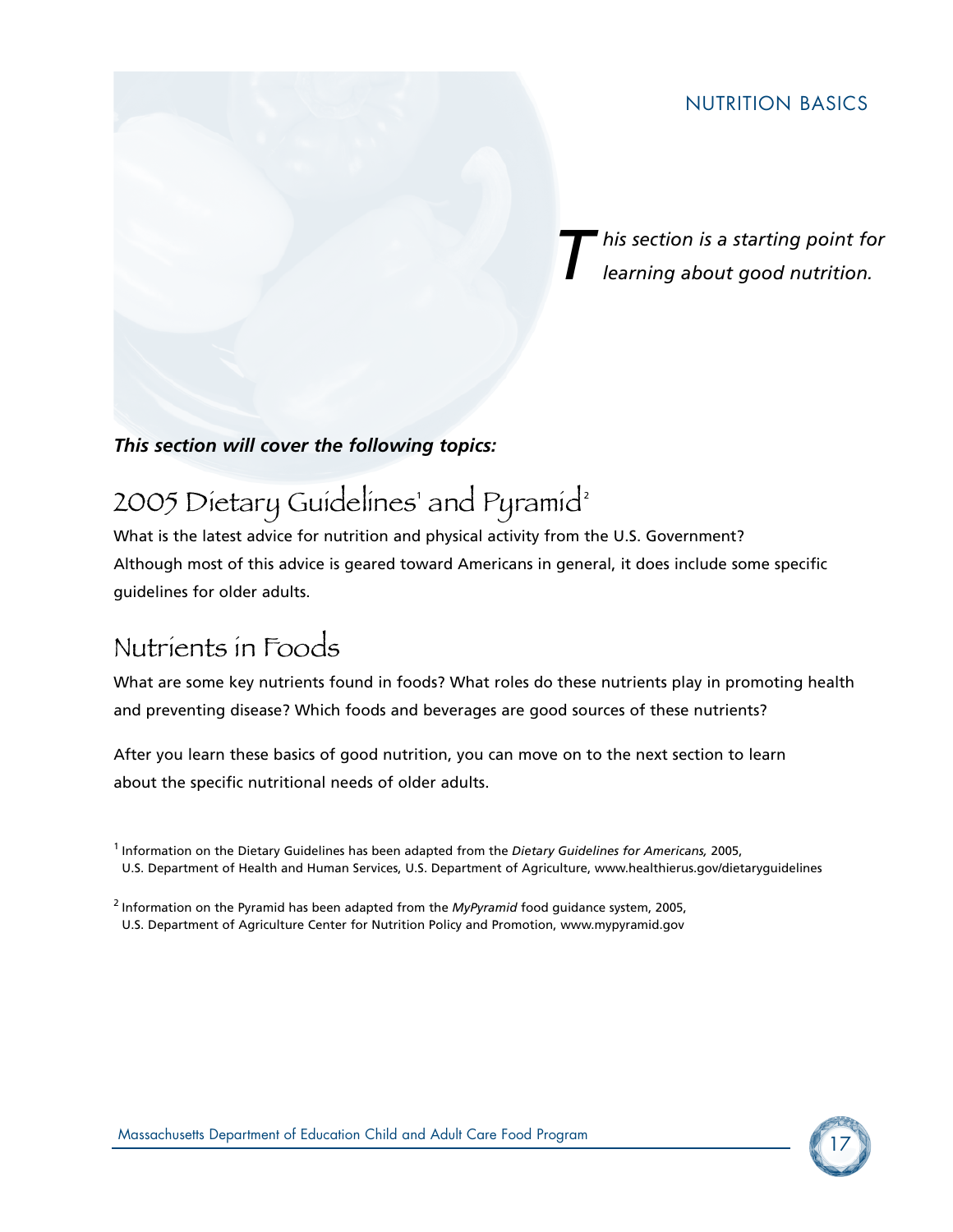# The 2005 Dietary Guidelines

## **BACKGROUND**

The Dietary Guidelines for Americans provide science-based advice to promote health. They were first published in 1980 by the U.S. government, and are revised every five years to reflect the latest scientific knowledge. The 2005 edition stresses the role of diet and physical activity in promoting health and reducing the risk for obesity and chronic diseases (such as heart disease, high blood pressure, diabetes, and osteoporosis).

The Dietary Guidelines translate nutrition knowledge into advice for a general eating pattern. The 2005 edition provides a set of messages that encourage most Americans to eat fewer calories, be more active, and make wiser food choices.

#### **BASIC MESSAGES**

#### **Adequate Nutrients within Calorie Needs**

#### *• Key recommendations*

Consume a variety of nutrient-dense foods and beverages within the basic food groups. Aim for foods low in saturated fat, *trans* fat, cholesterol, added sugars, salt, and alcohol.

Adopt a balanced eating pattern such as the USDA Pyramid.

*• Additional advice for older adults* Consume extra vitamin B12 from fortified foods or supplements.

Consume extra vitamin D from fortified foods or supplements.

#### **Weight Management**

#### *• Key recommendations*

To maintain body weight in a healthy range, balance the calories from foods and beverages with the calories used in exercise and daily activities.

To prevent gradual weight gain as you get older, make small decreases in how much food you eat ("calories in") and increase physical activity ("calories out").

#### *• Additional advice for overweight adults*

Aim for a slow, steady weight loss by eating fewer calories while eating enough nutrients and increasing physical activity.

Before starting a weight-loss program, consult a healthcare provider to manage other health conditions.

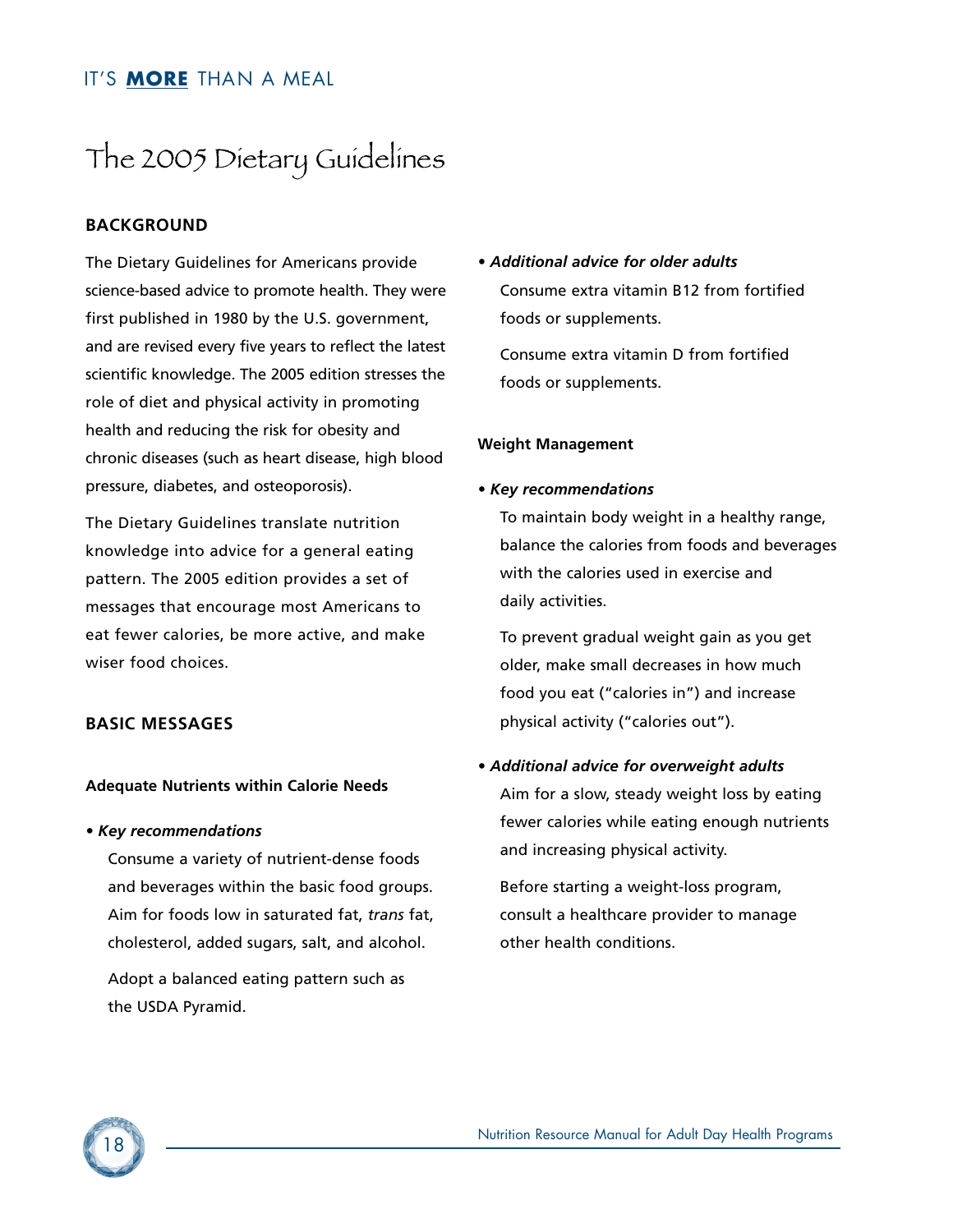#### **Physical Activity**

#### *• Key recommendations*

Engage in physical activity to promote health, psychological well-being, and a healthy body weight.

Include cardiovascular conditioning, stretching exercises for flexibility, and resistance exercises or calisthenics for muscle strength and endurance.

#### *• Additional advice for older adults*

If you are able to do so, participate in regular physical activity to reduce some of the effects of aging. For example, strengthening muscles and improving balance can reduce falls and injuries.

#### **Food Groups to Encourage**

#### *• Key recommendations*

Consume plenty of fruits and vegetables while staying within calorie needs.

Choose a variety of fruits and vegetables each day. Select from all 5 vegetable subgroups (dark green, orange, legumes, starchy vegetables, and other vegetables) several times each week.

Whole grains should make up at least half of the grains eaten.

Consume 3 cups each day of fat-free milk or equivalent milk products.

#### **Fats**

#### *• Key recommendations*

Consume less than 10% of daily calories from saturated fats.

| <b>Daily calories</b> | <b>Saturated fats</b><br>(up to 10% of calories) |
|-----------------------|--------------------------------------------------|
| 1,600                 | Up to 18 grams                                   |
| 2,000                 | Up to 20 grams                                   |
| 2,500                 | Up to 25 grams                                   |

Keep total fat intake in the range of 20% to 35% of calories.

Most fats should come from foods such as fish, nuts, and vegetable oils that are good sources of polyunsaturated and monounsaturated fats.

Choose meat, poultry, and milk products that are lean, low-fat, or fat-free.

Consume as few *trans* fats as possible. *Trans* fats are hydrogenated or partially hydrogenated fats.

Consume less than 300 milligrams per day of cholesterol.

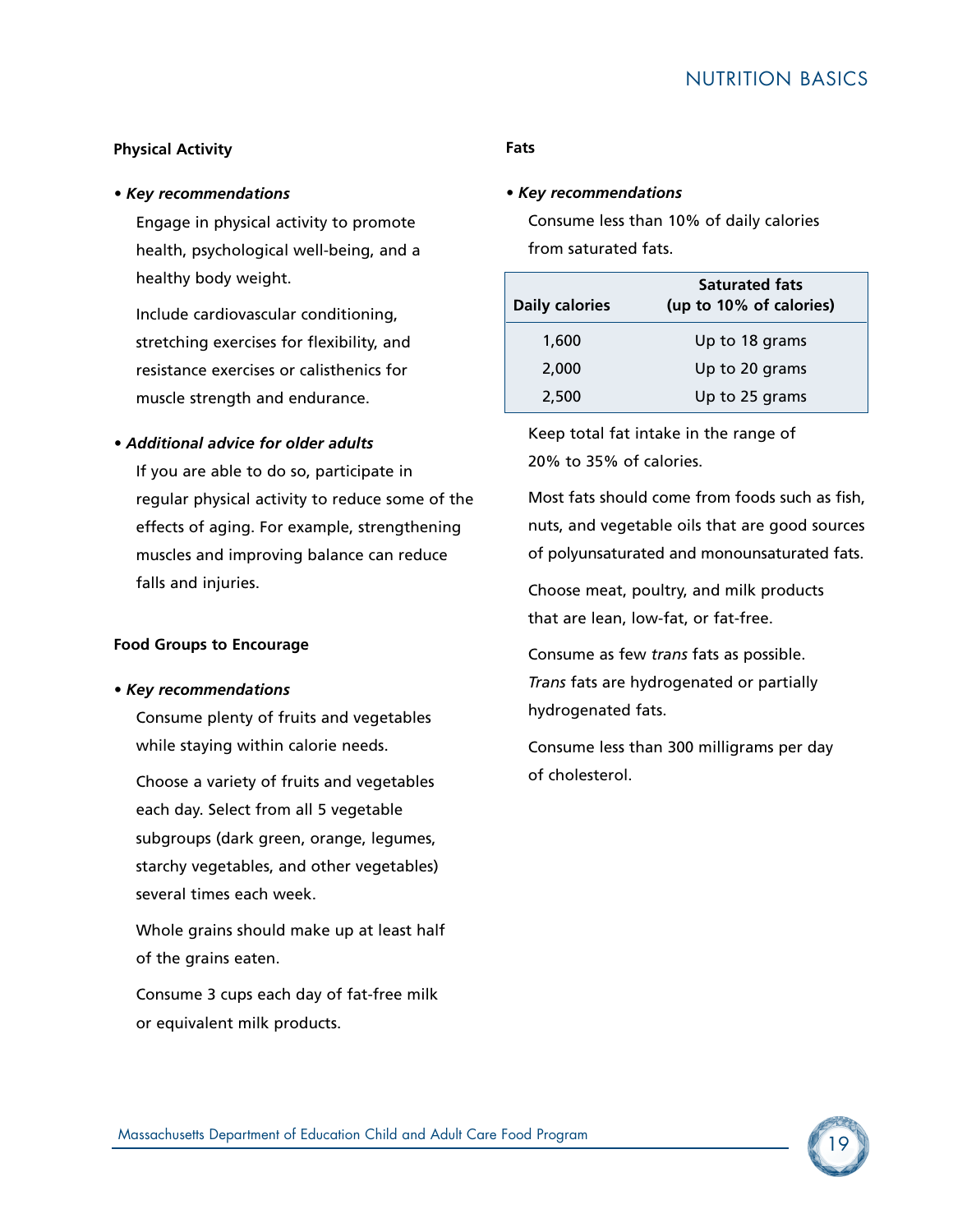#### **Carbohydrates**

#### *• Key recommendations*

Choose fiber-rich fruits, vegetables, and whole grains often.

Choose foods and beverages with few added sugars or caloric sweeteners.

Reduce the risk for dental cavities by practicing good oral hygiene.

*• Additional advice for older adults* Consume foods rich in dietary fiber to help prevent constipation.

#### **Sodium and Potassium**

#### *• Key recommendations*

Consume less than 2,300 milligrams of sodium (about 1 teaspoon of salt) per day. This includes the sodium already in foods, plus any salt added at the table.

Choose and prepare foods with little salt.

Consume potassium-rich foods, such as fruits and vegetables.

## *• Additional advice for older adults and people with high blood pressure*

Consume less than 1,500 mg of sodium per day. Consume at least 4,700 mg of potassium per day from food sources.

#### **Alcoholic Beverages**

#### *• Key recommendations*

Those who drink alcoholic beverages should limit intake to 1 drink per day for women and up to 2 drinks per day for men.

Alcoholic beverages should be avoided by people who abuse alcohol, take medicines that interact with alcohol, have certain medical conditions, or do activities that require attention, skill, or coordination (such as driving or operating machinery).

#### **Food Safety**

#### *• Key recommendations*

Clean hands and food contact surfaces. Rinse fruits and vegetables before eating them. Don't wash or rinse meat and poultry. Separate raw, cooked, and ready-to-eat foods. Cook foods to a safe temperature to kill microorganisms.

Chill (refrigerate) perishable food promptly and defrost foods properly.

#### *• Additional advice for older adults*

Older adults have a risk of developing potentially life-threatening illnesses caused by bacteria. To reduce this risk, avoid unpasteurized milk; raw or undercooked eggs, meat, poultry, or fish; unpasteurized juices; and raw sprouts. Only eat frankfurters that have been heated to steaming hot.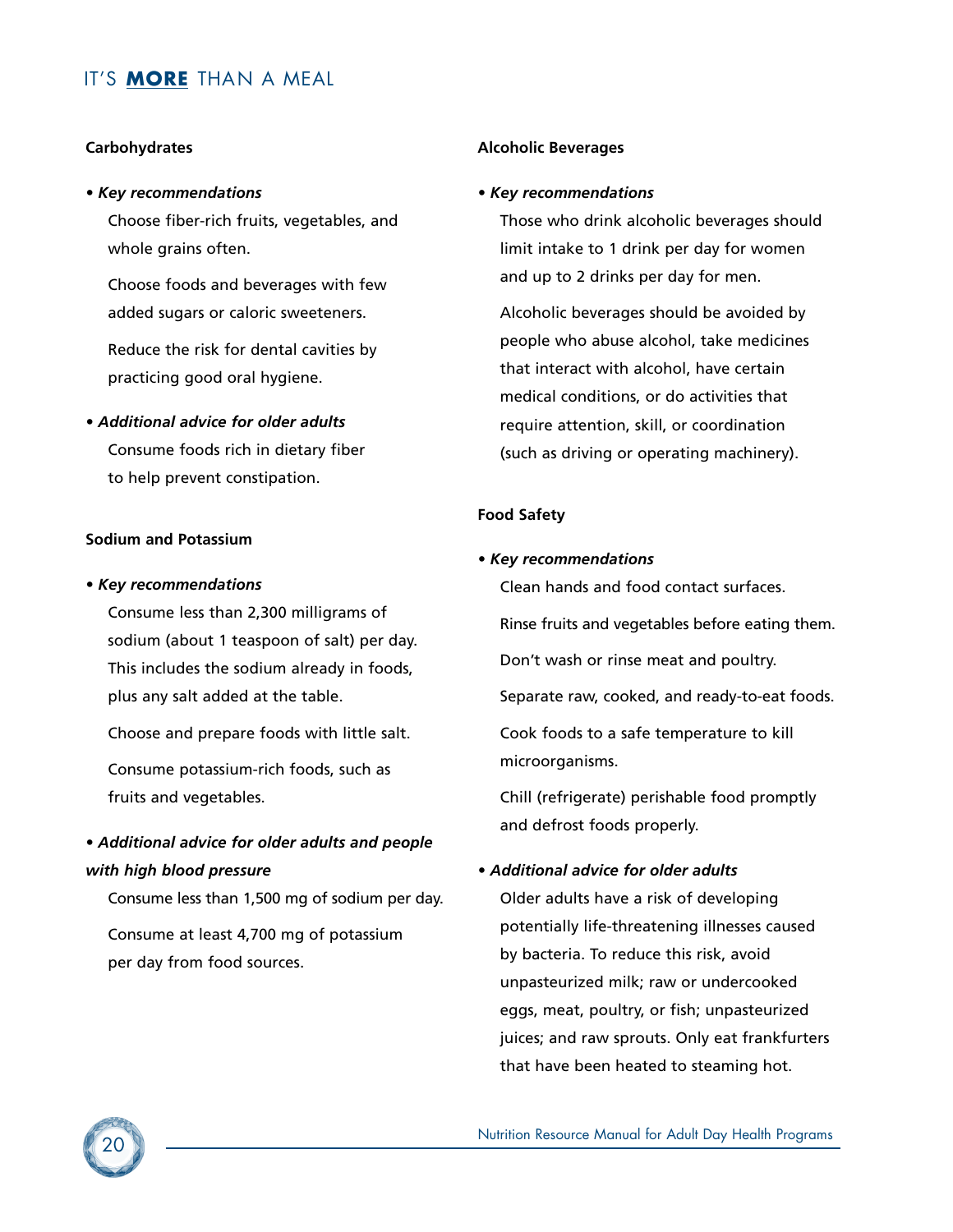# The 2005 Pyramid

## **BACKGROUND**

The USDA Pyramid is an eating pattern based on the Dietary Guidelines. It was developed by the U.S. Department of Agriculture in 1992, and revised in 2005. The 2005 edition is flexible enough to adapt to a wide range of calorie levels, food preferences, and cuisines to meet the needs of different people. An interactive version, *MyPyramid*, is available on the website www.mypyramid.gov. It estimates how many calories a person needs based on age, gender, and physical activity.

## **BASIC MESSAGES**

- Get the most nutrition out of the day's calories.
- Make smart choices from every food group.
- Mix up your choices within each food group.
- Find your balance between food and physical activity.

#### **FOOD GROUPS AT DIFFERENT CALORIE LEVELS**

Most older adults need to consume about 1600 to 2400 calories per day, unless they have a high level of physical activity. Within each calorie level, the Pyramid gives advice for how many foods to consume within each food group. The next few pages list tips on what counts as a Pyramid serving in each food group. The source of this information is the USDA Pyramid (available at the website address of www.mypyramid.gov).

**Note:** Pyramid servings may not always be equal to servings of food listed for crediting purposes. Adult day health programs operating under CACFP must follow CACFP Meal Pattern Requirements. See the *Crediting Foods* section for these requirements.

|                                   |                  |                  | <b>CALORIE LEVELS</b> |                |                |
|-----------------------------------|------------------|------------------|-----------------------|----------------|----------------|
| <b>FOOD GROUP</b>                 | 1600             | 1800             | 2000                  | 2200           | 2400           |
| <b>Grains</b><br>(ounces)         | 5 oz             | 6 oz             | 6 oz                  | 7 oz           | 8 oz           |
| <b>Vegetables</b><br>(cups)       | 2 <sub>c</sub>   | $2\%$ c          | $2\%$ c               | 3 <sub>c</sub> | 3 <sub>c</sub> |
| Fruits (cups)                     | $1\frac{1}{2}$ c | $1\frac{1}{2}$ c | 2 <sub>c</sub>        | 2 <sub>c</sub> | 2 <sub>c</sub> |
| Milk (cups)                       | 3 c              | 3 <sub>c</sub>   | 3 <sub>c</sub>        | 3 <sub>c</sub> | 3 <sub>c</sub> |
| <b>Meat and Beans</b><br>(ounces) | 5 oz             | 5 oz             | $5\%$ oz              | 6 oz           | $6\%$ oz       |
| Oils (tsp)                        | 5 tsp            | 5 tsp            | 6 tsp                 | 6 tsp          | 7 tsp          |

<sup>21</sup> Massachusetts Department of Education Child and Adult Care Food Program

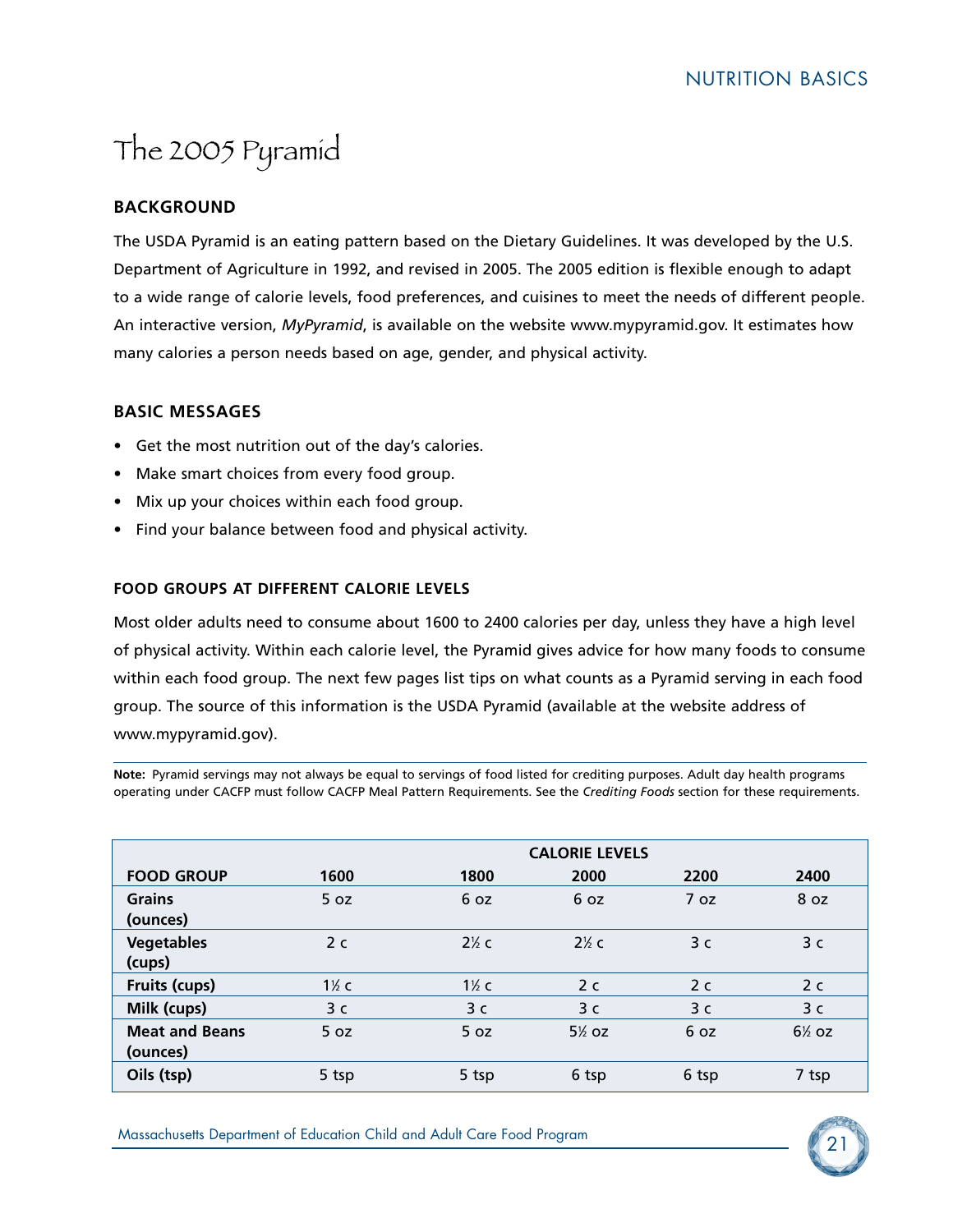#### **PYRAMID FOOD GROUPS**

#### **GRAINS: What Counts as 1 Ounce in the Pyramid?**

**Note:** Pyramid servings may not always be equal to servings of food listed for crediting purposes. See the *Crediting Foods* section for CACFP Meal Pattern Requirements.

In general, 1 slice of bread, 1 cup of ready-to-eat cereal, or 1 ⁄2 cup of cooked rice, cooked pasta, or cooked cereal counts as 1 ounce from the grains group.

| <b>Grain Food</b>                       | <b>Amount that Counts</b><br>as 1 ounce of Grains                  | <b>Larger Portion Sizes</b><br>and Their Equivalent<br>in Ounces of Grains |
|-----------------------------------------|--------------------------------------------------------------------|----------------------------------------------------------------------------|
| <b>Bagels</b>                           | 1/ <sub>2</sub> "mini" bagel                                       | 1 large bagel (4 oz)                                                       |
| <b>Biscuits</b>                         | 1 small biscuit, 2"                                                | 1 large biscuit (2 oz)                                                     |
| <b>Breads</b>                           | 1 regular slice<br>4 snack-size slices                             |                                                                            |
| <b>Bulgur</b>                           | 1/2 cup cooked bulgur                                              |                                                                            |
| Cereal,<br>Ready-to-eat                 | 1 cup cereal flakes<br>11/4 cup puffed cereal                      |                                                                            |
| Cereal,<br>Oatmeal                      | 1/2 cup cooked<br>1 packet instant                                 |                                                                            |
| Cornbread                               | 1 small piece                                                      |                                                                            |
| <b>Crackers</b>                         | 5 whole-wheat crackers<br>2 rye crisp crackers<br>7 round crackers |                                                                            |
| English muffins                         | 1/2 English muffin                                                 | 1 English muffin (2 oz)                                                    |
| <b>Muffins</b>                          | 1 small muffin                                                     | 1 large muffin (3 oz)                                                      |
| Pancakes                                | 1 medium pancake, 41/2"<br>2 small pancakes, 3"                    | 3 medium pancakes (3 oz)                                                   |
| Popcorn*                                | 3 cups popcorn, popped                                             | 1 bag microwave popcorn (4 oz)                                             |
| Rice                                    | 1/2 cup cooked rice<br>1 ounce dry rice                            | 1 cup cooked rice (2 oz)                                                   |
| Pasta – spaghetti,<br>macaroni, noodles | 1/2 cup cooked pasta<br>1 ounce dry pasta                          | 1 cup cooked pasta (2 oz)                                                  |
| <b>Tortillas</b>                        | 1 small tortilla, 6"                                               | 1 large tortilla, 12" (4 oz)                                               |

\* Not a creditable CACFP food.

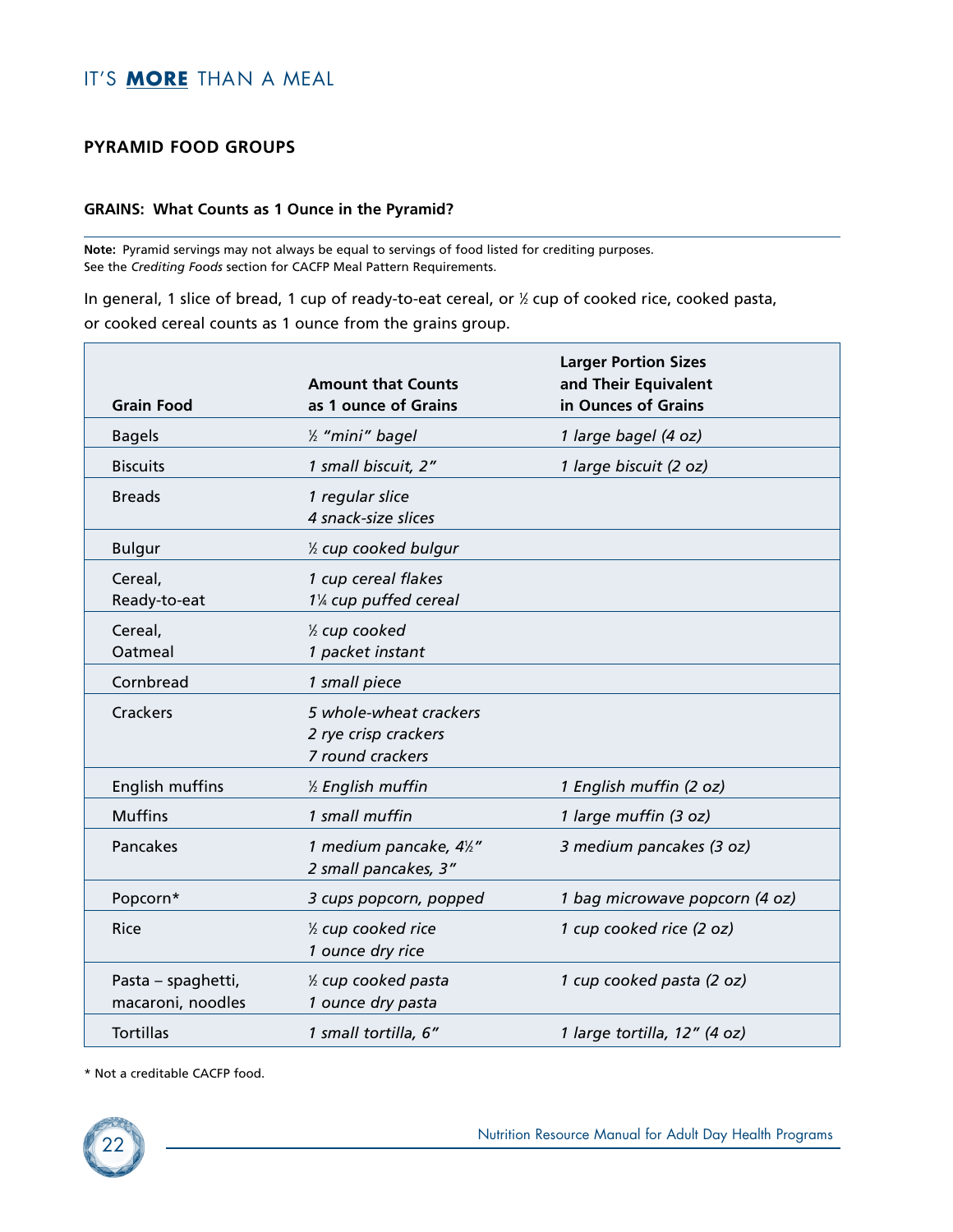#### **VEGETABLES: What Counts as 1 Cup in the Pyramid?**

**Note:** Pyramid servings may not always be equal to servings of food listed for crediting purposes. See the *Crediting Foods* section for CACFP Meal Pattern Requirements.

In general, 1 cup of raw or cooked vegetables or vegetable juice, or 2 cups of raw leafy greens count as 1 cup. Below are specific amounts that count as 1 cup of vegetables. Each week, older adults should consume vegetables from each of the 5 subgroups listed below.

| <b>Dark-Green Vegetables</b>                                  |
|---------------------------------------------------------------|
|                                                               |
| Greens (collards, mustard greens, kale) 1 cup cooked          |
|                                                               |
|                                                               |
| <b>Orange Vegetables</b>                                      |
| OR 12 baby carrots                                            |
|                                                               |
| Winter squash (acorn, butternut, hubbard) 1 cup cubed, cooked |
| Dry beans and peas                                            |
| Beans (black, garbanzo, kidney, pinto),                       |
| soybeans, black-eyed peas, split peas  1 cup, cooked          |
|                                                               |
| <b>Starchy Vegetables</b>                                     |
|                                                               |
|                                                               |
|                                                               |
| OR 1 medium potato OR 20 French fries                         |
| <b>Other Vegetables</b>                                       |
|                                                               |
|                                                               |
|                                                               |
|                                                               |
|                                                               |
| Lettuce, iceberg or head  2 cups, chopped                     |
|                                                               |
|                                                               |
|                                                               |
| 1 cup chopped                                                 |
| Tomato or mixed vegetable juice  1 cup                        |
| Summer squash or zucchini 1 cup cooked, sliced or diced       |

\* Not a creditable CACFP food

Massachusetts Department of Education Child and Adult Care Food Program 23 Massachusetts Department of Education Child and Adult Care Food Program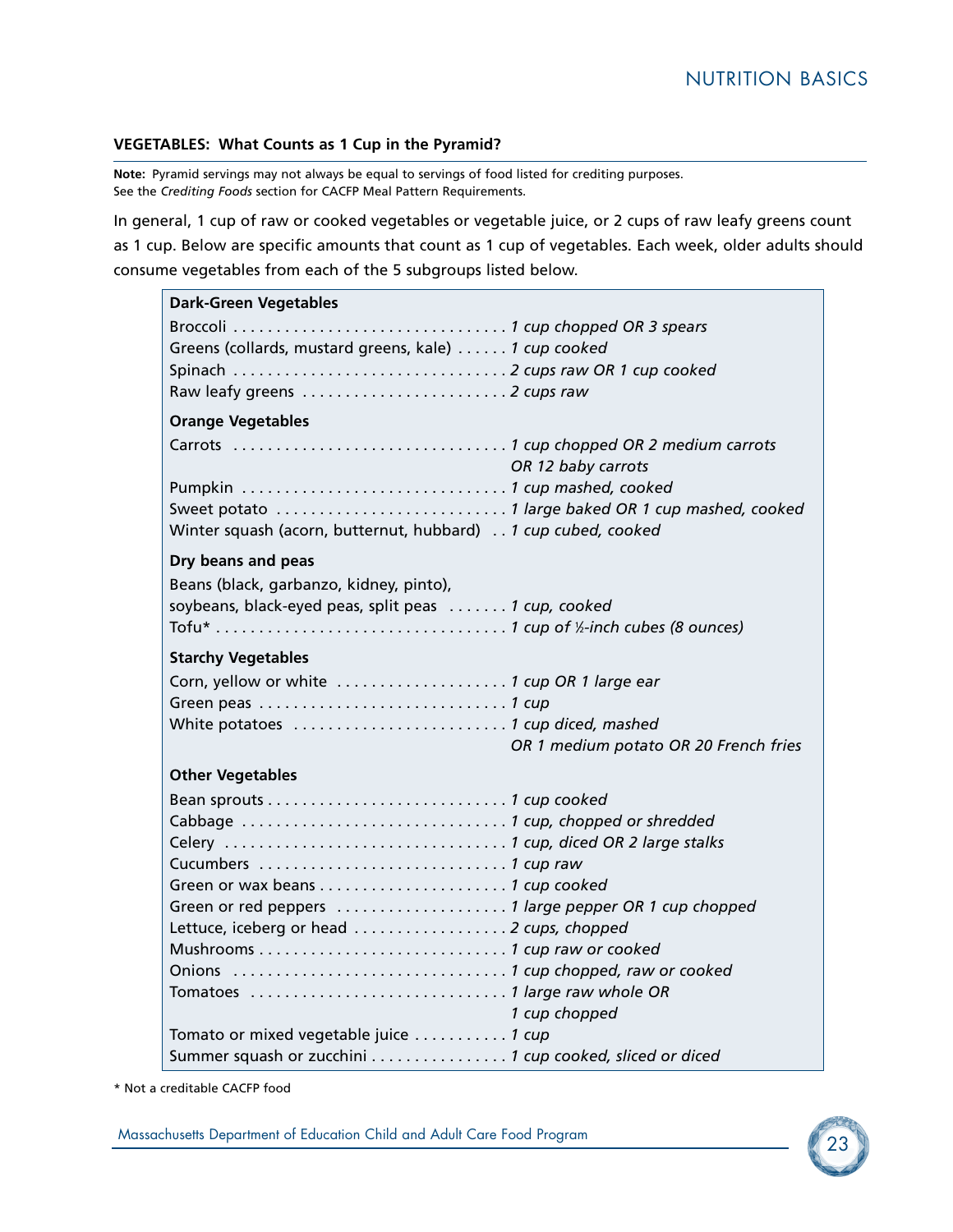#### **FRUITS: What Counts as 1 Cup in the Pyramid?**

**Note:** Pyramid servings may not always be equal to servings of food listed for crediting purposes. See the *Crediting Food*s section for CACFP Meal Pattern Requirements.

In general, 1 cup of fruit or 100% fruit juice, or  $\frac{1}{2}$  cup of dried fruit counts as 1 cup from the fruit group. The following specific amounts count as 1 cup of fruit.

| <b>Fruit</b>                                 | Amount that Counts as 1 Cup of Fruit |
|----------------------------------------------|--------------------------------------|
|                                              |                                      |
|                                              | 1 cup sliced or chopped              |
|                                              |                                      |
|                                              |                                      |
|                                              |                                      |
|                                              |                                      |
|                                              |                                      |
|                                              |                                      |
|                                              |                                      |
|                                              |                                      |
|                                              | 2 halves, canned                     |
|                                              |                                      |
|                                              |                                      |
|                                              |                                      |
|                                              |                                      |
|                                              |                                      |
|                                              | 1 cup diced                          |
| Dried fruit (raisins, prunes, etc.) % cup    |                                      |
| 100% Fruit juice (orange, apple, etc.) 1 cup |                                      |
|                                              |                                      |

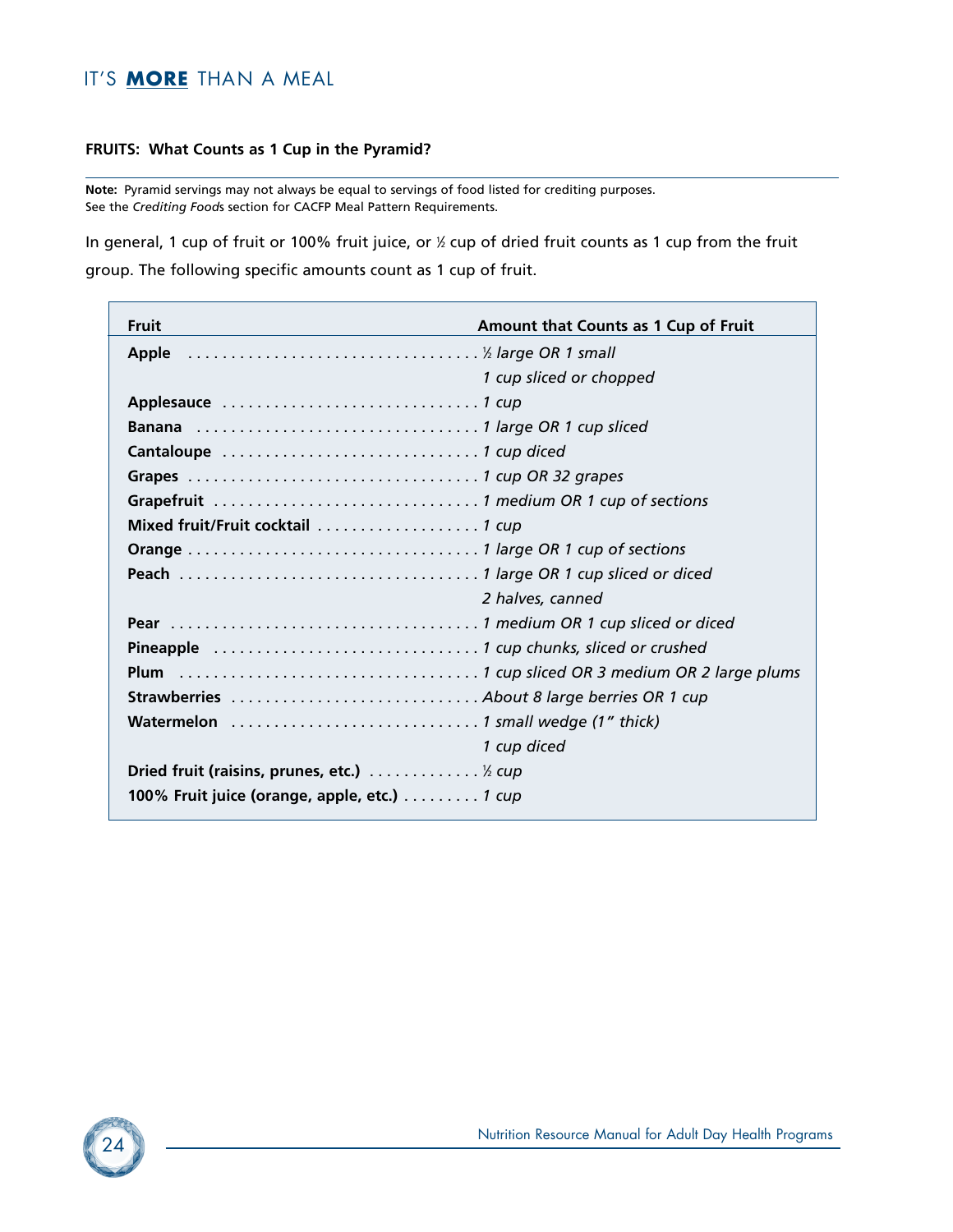### **MILK, YOGURT, AND CHEESE: What Counts as 1 Cup in the Pyramid?**

**Note:** Pyramid servings may not always be equal to servings of food listed for crediting purposes. See the *Crediting Food*s section for CACFP Meal Pattern Requirements

| <b>Food or Beverage</b>    | Amount that Counts as 1 Cup of Milk                     |
|----------------------------|---------------------------------------------------------|
| <b>Milk</b>                |                                                         |
| Choose fat-free or         | 1 cup of fluid milk                                     |
| low-fat milk most often.   | 1 half-pint container of fluid milk                     |
|                            | % cup evaporated milk                                   |
| Yogurt*                    |                                                         |
| Choose fat-free or low-fat | 1 regular container (8 fluid ounces)                    |
| yogurt most often.         | 1 cup                                                   |
| Cheese $*$                 |                                                         |
| Choose low-fat cheeses     | 1% oz hard cheese                                       |
| most often.                | (cheddar, mozzarella, Swiss, parmesan)                  |
|                            | 2 oz processed cheese (American)                        |
|                            | 1/3 cup shredded cheese                                 |
|                            | % cup ricotta cheese                                    |
|                            | 2 cups cottage cheese                                   |
| Milk-based desserts*       |                                                         |
| Choose fat-free or low-fat | 1 cup pudding made with milk                            |
| types most often.          | 1 cup frozen yogurt                                     |
|                            | 1 <sup>1</sup> / <sub>2</sub> cups ice cream (3 scoops) |

\* Not CACFP-creditable as fluid milk.

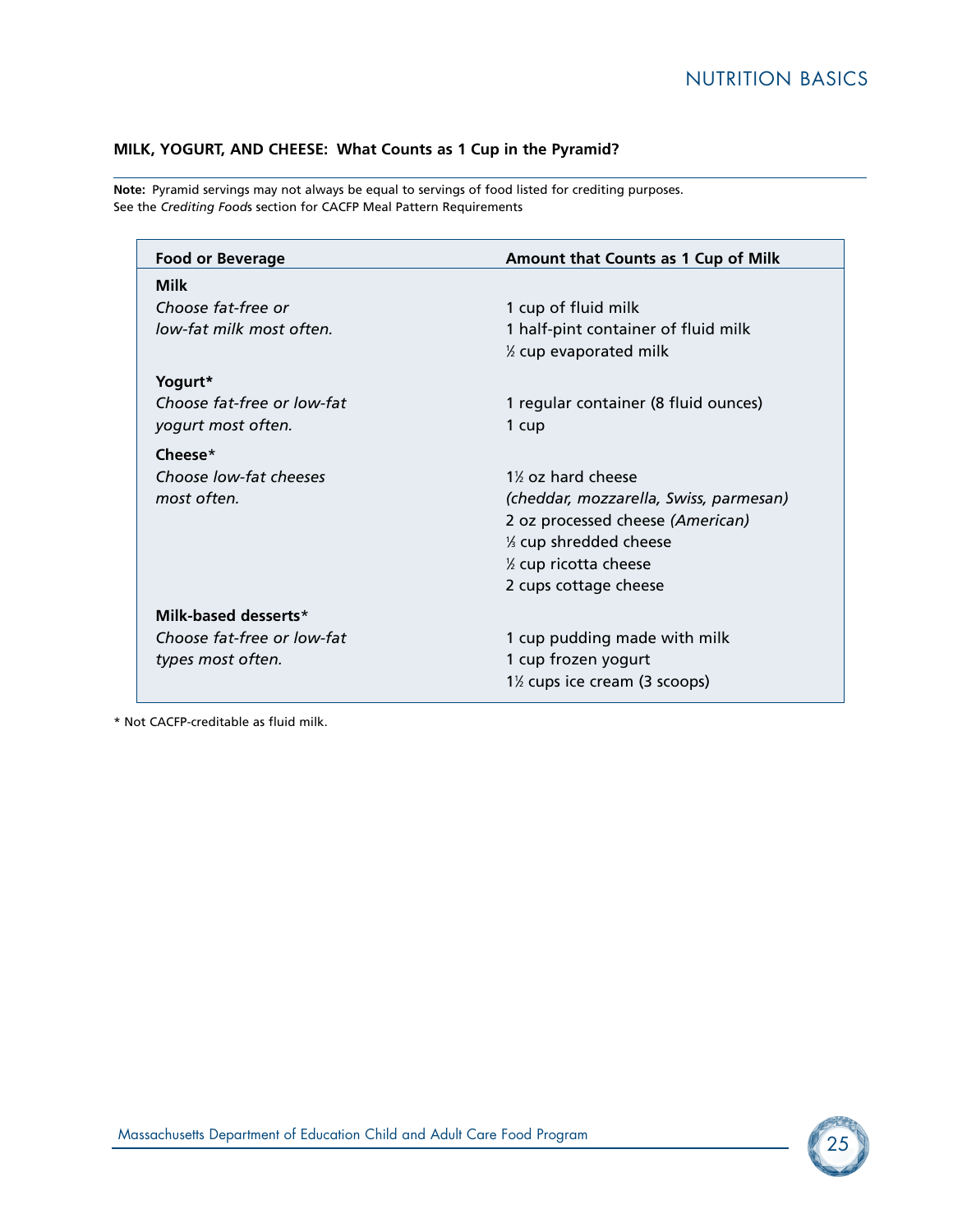#### **MEAT, POULTRY, FISH, DRY BEANS, EGGS, AND NUTS: What Counts as 1 Ounce in the Pyramid?**

**Note:** Pyramid servings may not always be equal to servings of food listed for crediting purposes. See the *Crediting Foods* section for CACFP Meal Pattern Requirements

In general, 1 ounce of meat, poultry or fish, ¼ cup cooked dry beans, 1 egg, 1 tablespoon of peanut butter, or 1 ⁄2 ounce of nuts or seeds count as a 1 ounce equivalent.

| <b>Foods</b>        | <b>Amount that Counts</b><br>as 1 Ounce of Meat                                                                                                                        | <b>Common Portion Sizes</b><br>and Their Equivalent                                                                               |
|---------------------|------------------------------------------------------------------------------------------------------------------------------------------------------------------------|-----------------------------------------------------------------------------------------------------------------------------------|
| <b>Meats</b>        | 1 oz lean beef, cooked<br>1 oz lean pork or ham, cooked                                                                                                                | 1 small steak (4 oz)<br>1 small lean hamburger (3 oz)                                                                             |
| <b>Poultry</b>      | 1 oz chicken or turkey, cooked, no skin<br>1 sandwich-sized slice of turkey                                                                                            | 1/2 small chicken breast (3 oz)<br>% Cornish game hen (4 oz)                                                                      |
| <b>Fish</b>         | 1 oz fish or shellfish, cooked                                                                                                                                         | 1 can of tuna, drained (3 oz)<br>1 salmon steak (4 to 6 oz)<br>1 small trout (3 oz)                                               |
| <b>Eggs</b>         | 1 egg                                                                                                                                                                  |                                                                                                                                   |
| Nuts & seeds        | $\frac{1}{2}$ oz nuts<br>1/2 oz seeds, hulled<br>(pumpkin, sunflower or squash)<br>1 Tbsp peanut butter                                                                | 1 oz nuts or seeds<br>(counts as 2 oz meat)                                                                                       |
| Dry beans<br>& peas | 1/4 cup cooked dry beans<br>1/4 cup cooked dry peas<br>1/4 cup baked beans or refried beans<br>1/4 cup roasted soybeans<br>1/4 cup (about 2 oz) tofu*<br>2 Tbsp hummus | 1 cup split pea soup<br>(counts as 2 oz meat)<br>1 cup bean soup<br>(counts as 2 oz meat)<br>1 soy patty<br>(counts as 2 oz meat) |

\* Not a creditable CACFP food.

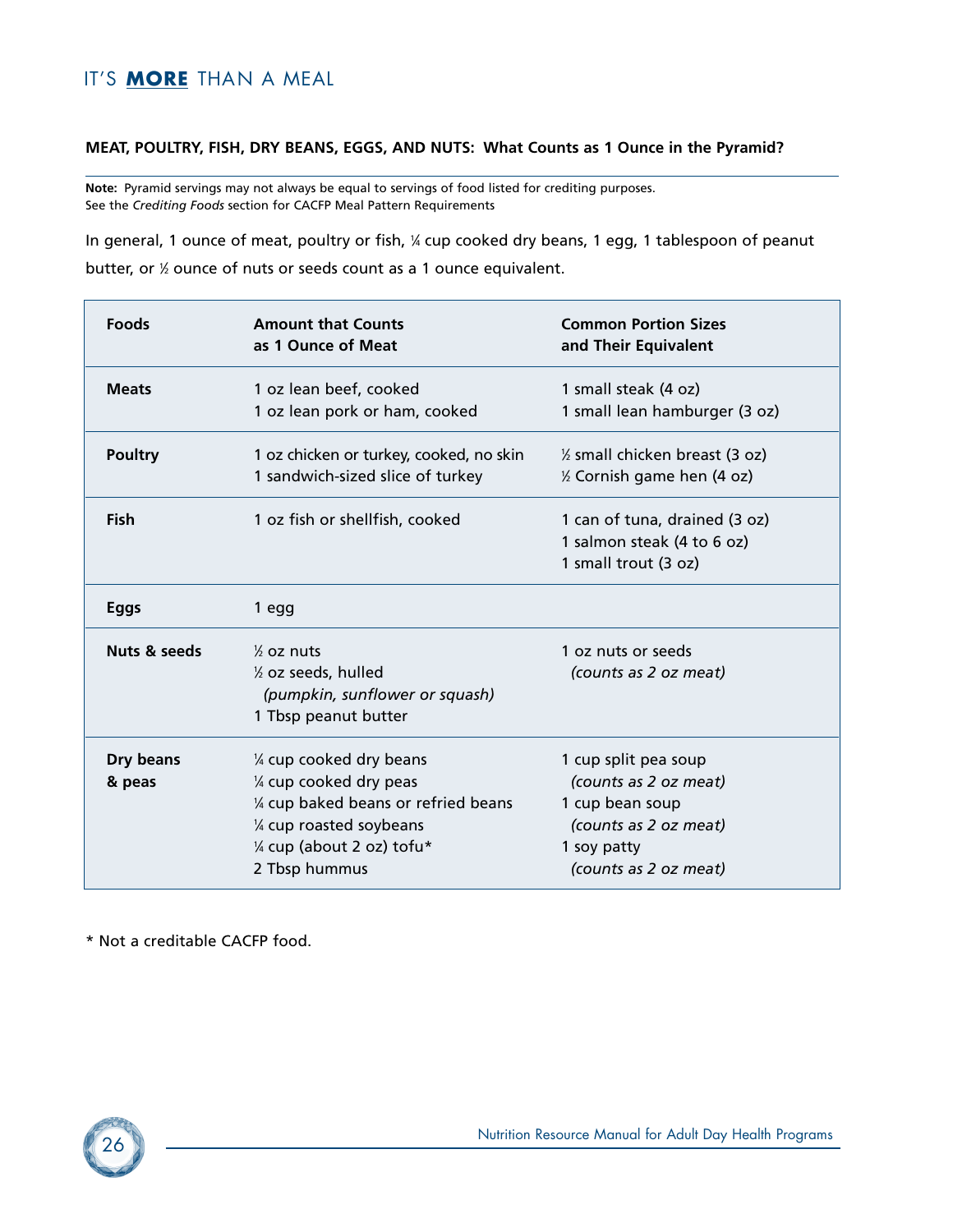#### **OILS: How Much Are in Foods?**

**Note:** Pyramid servings may not always be equal to servings of food listed for crediting purposes. See the *Crediting Foods* section for CACFP Meal Pattern Requirements

|                                                         | <b>Amount of Food</b> | <b>Amount of Oil</b> |
|---------------------------------------------------------|-----------------------|----------------------|
| <b>Vegetable Oils</b>                                   | 1 Tbsp                | 3 tsp                |
| <b>Foods Rich in Oils:</b>                              |                       |                      |
| Margarine, soft (trans fat free)                        | 1 Tbsp                | $2\frac{1}{2}$ tsp   |
| Mayonnaise                                              | 1 Tbsp                | $2\frac{1}{2}$ tsp   |
| Salad dressing, mayonnaise-type                         | 1 Tbsp                | 1 tsp                |
| Salad dressing, Italian                                 | 2 Tbsp                | 2 tsp                |
| Salad dressing, Thousand Island                         | 2 Tbsp                | $2\frac{1}{2}$ tsp   |
| Olives, ripe, canned                                    | 4 large               | $\frac{1}{2}$ tsp    |
| Avocado $1$                                             | $\frac{1}{2}$ medium  | 3 tsp                |
| Peanut butter <sup>2</sup>                              | 2 Tbsp                | 4 tsp                |
| Peanuts, dry roasted <sup>2</sup>                       | 1 oz                  | 3 tsp                |
| Nuts, dry roasted <sup>2</sup>                          | 1 oz                  | 3 tsp                |
| Sunflower seeds <sup>2</sup>                            | 1 oz                  | 3 tsp                |
| 1. Avocados are part of the fruit group.                |                       |                      |
| 2. Nuts and seeds are part of the meat and beans group. |                       |                      |

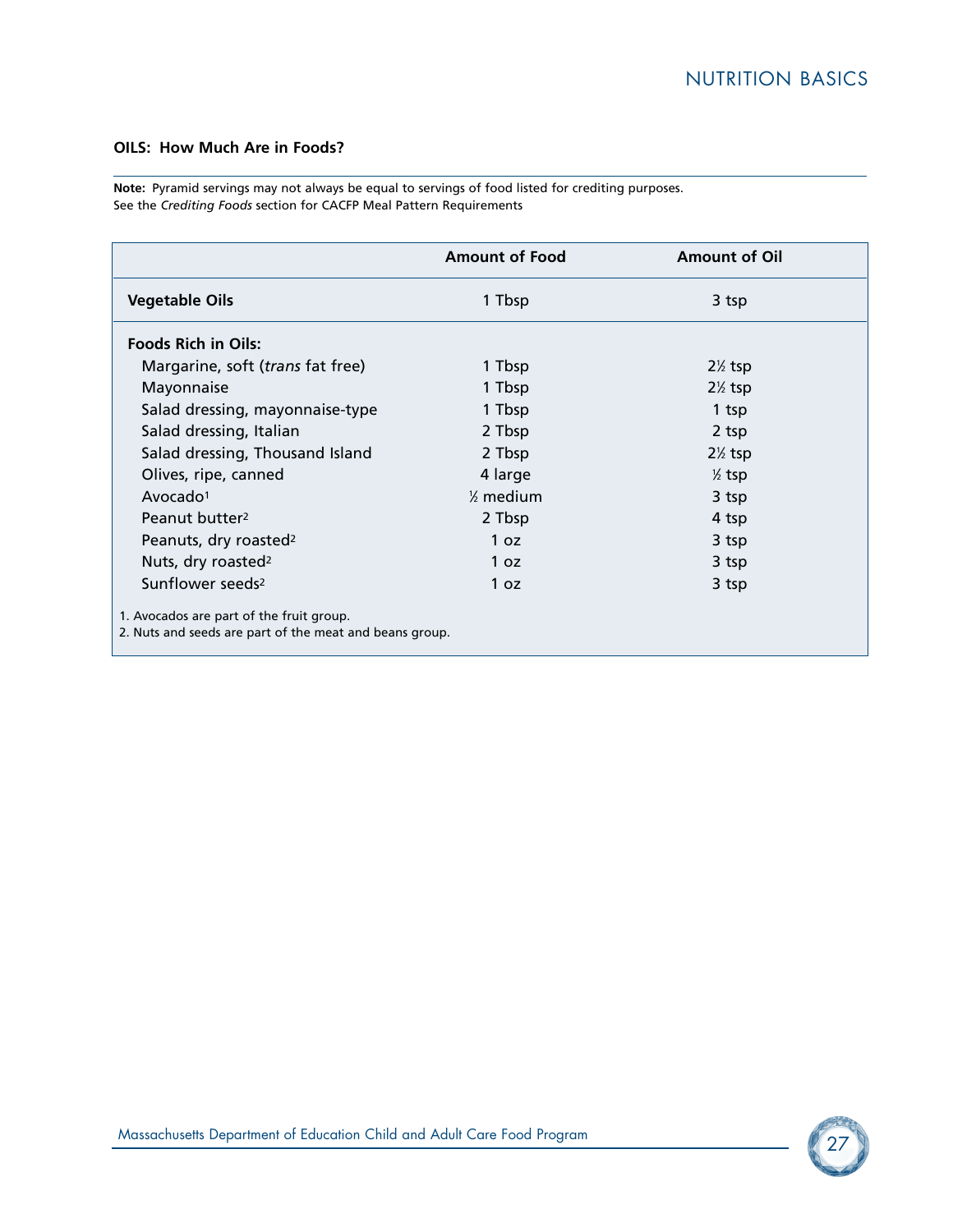### **THE PYRAMID AND PHYSICAL ACTIVITY**

#### **What is Physical Activity?**

Physical activity is movement of the body that uses energy. Walking, gardening, and climbing the stairs are examples. Physical activity and nutrition work together for better health.

#### **What are the Benefits?**

- Improved self-esteem and feeling of well-being.
- Increased fitness level.
- Building and maintaining bones, muscles, and joints.
- Building endurance and muscle strength.
- Increased flexibility and better posture.
- Helping to manage weight.
- Lower risk of heart disease, colon cancer, and type 2 diabetes.
- Helping to control blood pressure.
- Reduced feelings of depression and anxiety.

# **Do Different Types of Physical Activity Provide Different Benefits?**

• *Aerobic activities* speed the heart rate and breathing, and improve heart and lung fitness. Examples are brisk walking, jogging, and swimming.

- *Resistance, strength building, and weightbearing activity* help maintain bones and muscles by working them against gravity. Examples are lifting weights and walking.
- *Balance and stretching activities* enhance physical stability and flexibility, which reduces risk of injuries. Examples are gentle stretch, dance, yoga, and tai chi.

#### **How Much Physical Activity is Needed?**

If possible, do *moderate* intensity activity for at least 30 minutes most days of the week, in addition to usual daily activities. Increasing the intensity or time can have extra health benefits and may help control body weight. Older adults should see a health care provider before starting any physical activity program.

#### **Tips to Increase Physical Activity**

- Make physical activity a regular part of the day. Choose activities that are enjoyable and can be done regularly. Fit activity into a daily routine. It helps to be active most days of the week and make it part of daily routine. Aim for at least 10 minutes of activity at a time. Shorter bursts will not have the same health benefits.
- Ideas for older adults: walk with others, do strength and flexibility exercises, care for a garden, take a yoga class, do upper body exercises, or take a nature walk.

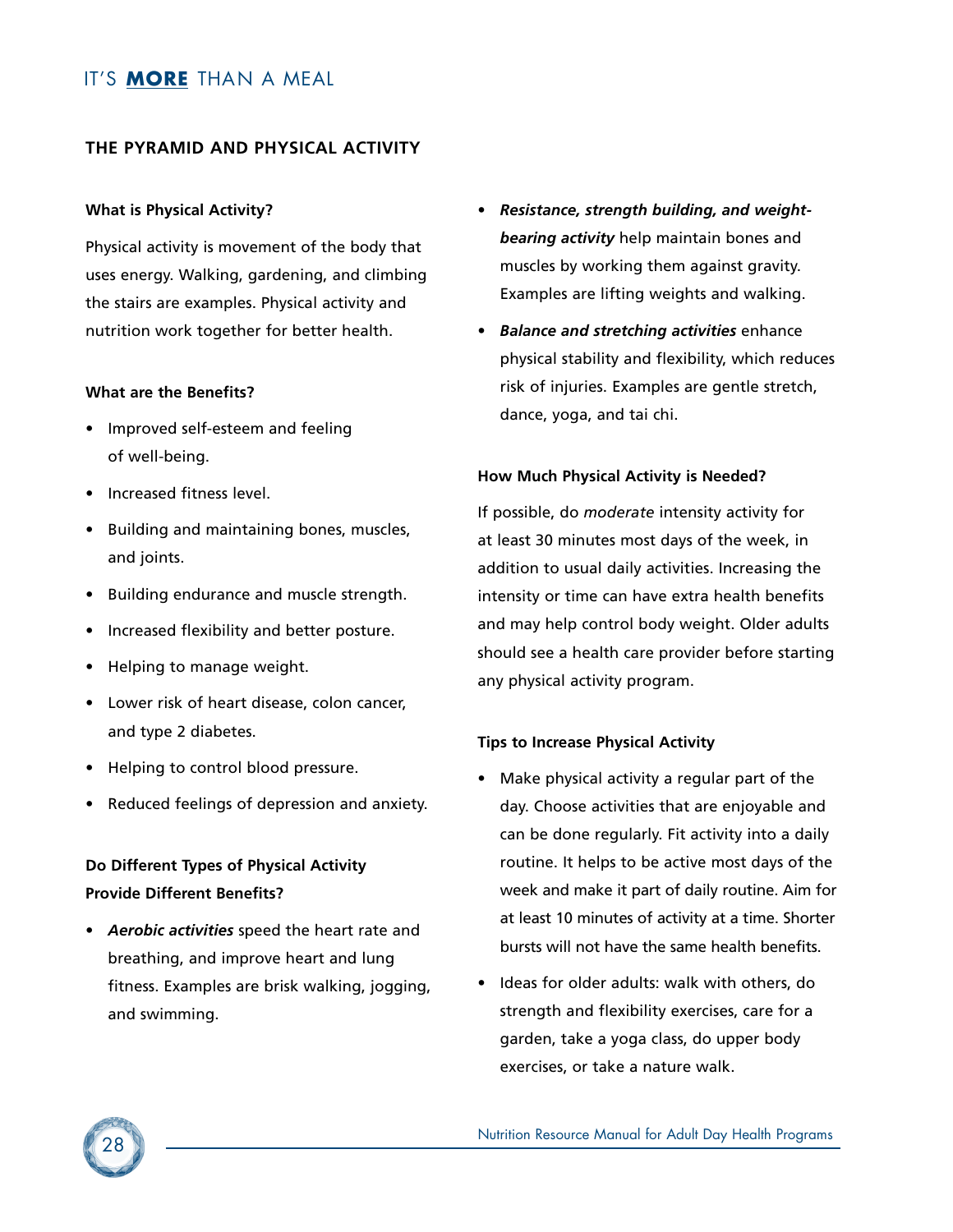# Nutrients in Foods

Many nutrients are needed to maintain health. These include protein, carbohydrates, fat, vitamins, minerals and water. Most foods contain more than one nutrient. To provide the greatest amount of nutrients, serve a variety of foods in meals and snacks throughout the week. Some foods provide more nutrients than others. Also, a food may be a good source of some vitamins and minerals, but still lack other important ones. A "perfect" food with all essential nutrients does not exist.

The next few pages describe several key nutrients and list the foods that are good sources of these nutrients. *The food groups listed are based on CACFP meal patterns. The examples provided are creditable foods in the CACFP program and do not necessarily follow the Pyramid guidelines*. For example, yogurt counts as a serving from the milk group in the Pyramid; however, in the CACFP pattern, only fluid milk can count as a serving in this category.

#### **PROTEIN**

Proteins play a role in growth, maintenance, and repair of body tissues. They form certain hormones and enzymes that regulate body processes. They also help fight infections and heal wounds. As a result, protein needs can increase during surgery, illness, or disease. Older adults lose protein easily due to the loss of skeletal muscle.

**Some food sources of protein include:**

- **Meat/Meat Alternates:** meat, fish, poultry, dry beans, dry peas, nuts and seeds, cheeses, yogurt
- **Milk:** fluid milk

#### **CARBOHYDRATES**

Carbohydrates provide energy to the body. They come in three forms: sugar, starch, and fiber.

*Sugars* either occur naturally in foods, or are added to foods during processing or at the table. *Naturally-occurring sugars* are in milk, fruits, fruit juices, and vegetables. These foods contain some sugar, along with nutrients important to health. *Added sugars* are found in processed and sugary foods and beverages, such as doughnuts, cakes, cookies, hard candy, and soda. They include brown sugar, cane sugar, corn sweetener, corn syrup, dextrose, fructose, glucose, high fructose corn syrup, honey, invert sugar, lactose, malt syrup, maltose, maple syrup, molasses, sucrose, and sugar syrup. Limiting foods and beverages with added sugars can help maintain a healthy weight, and can make room in the diet for more nutritious foods.

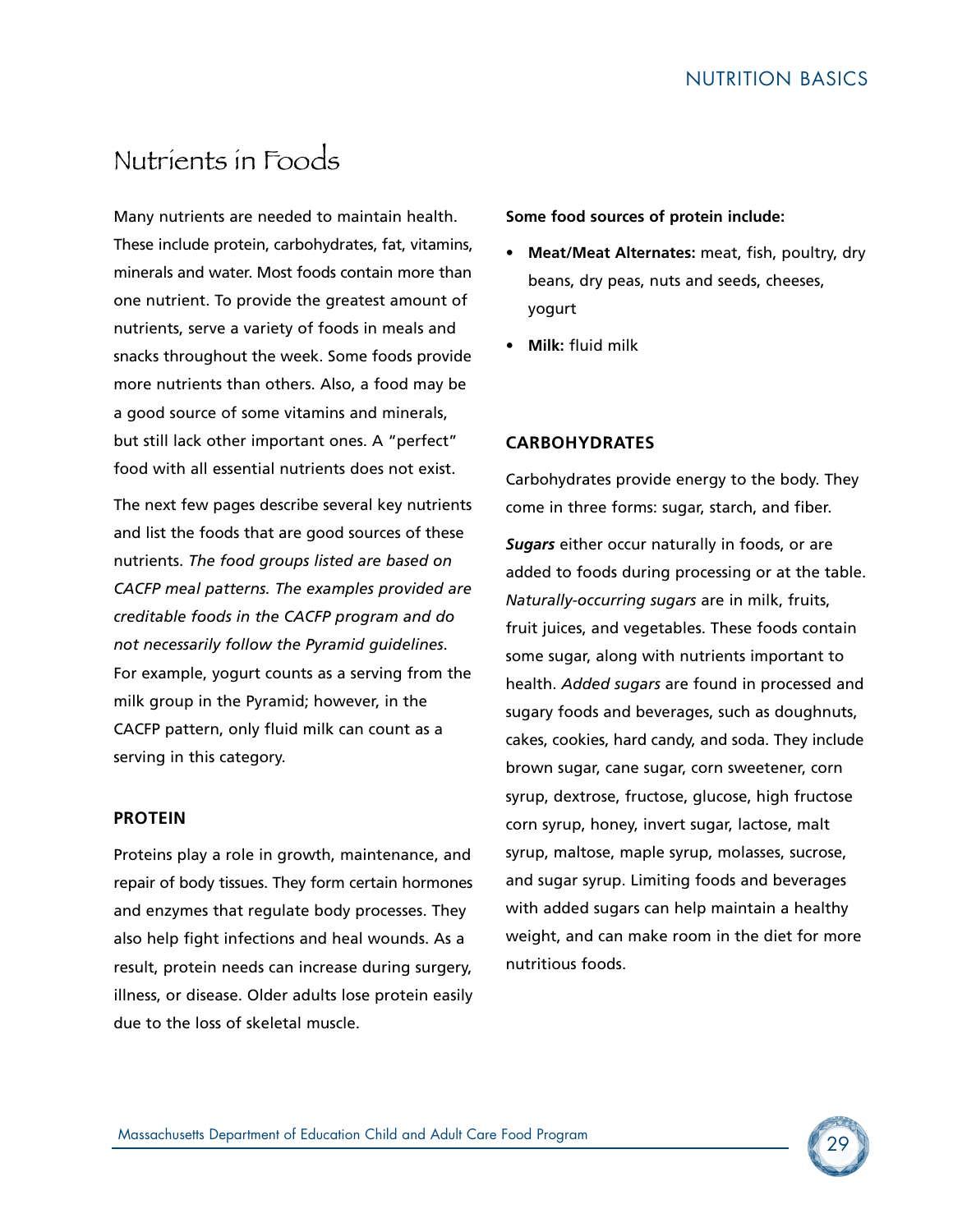#### **Major Sources of Added Sugars in the United States**

- 
- Cakes, cookies, and pies e Hard candy
- Fruit drinks such as fruit punch and lemonade
- Adapted from U.S. Department of Agriculture, United States Department of Health and Human Services.

*Starch* is a major source of energy for the body. Sources of starch include grains (wheat, oats, corn, rice) and products made from grains such as flour, pasta, breads and cereals. Other sources are starchy vegetables such as potatoes, sweet potatoes, and dry beans.

*Dietary fiber* is present in plant foods. It is not broken down during digestion. Eating fibercontaining foods such as fruits, vegetables, and whole grains promotes proper bowel function. Dietary fiber provides bulk for stool formation and prevents constipation.

Consuming dietary fiber may help satisfy the appetite by creating a satisfying full feeling. Eating plenty of fruits, vegetables, and whole grain foods as part of a healthy eating pattern may also help protect against some chronic diseases. Fiber may also help control blood sugar levels in people with diabetes.

#### **Some food sources of fiber include:**

- **Fruits:** apples, bananas, blueberries, cantaloupe, cherries, peaches, pears, prunes, raspberries, strawberries
- **Vegetables:** broccoli, carrots, cauliflower, celery, corn, green beans, peppers, potatoes, tomatoes
- Soft drinks Ice cream and other dairy desserts
	-
- Home and Garden Bulletin Number 232; Dietary Guidelines for Americans, 2000.
	- **Grains/Breads:** whole grains such as brown rice, bulgur, whole grain corn, oatmeal, popcorn, pearl barley, whole oats, whole rye, whole wheat
	- **Meat/Meat Alternates:** dry beans, dry peas, lentils

See the section on *Planning Meals and Snacks* for tips on increasing dietary fiber.

#### **FATS AND CHOLESTEROL**

Fats supply energy and essential fatty acids. Fats are the most concentrated calorie source in the diet (1 gram of fat provides 9 calories, while 1 gram of protein or carbohydrate provides 4 calories). Fats are required for brain development, vision, forming some hormones, and protecting the organs. They also transport vitamins A, D, E and K in the body.

We need some fat in our diets. However, we should try not to eat too much fat. The Dietary Guidelines advise that most people keep their total fat intake in the range of 20% to 35% of calories, and limit their saturated fat intake to no more than 10% of calories.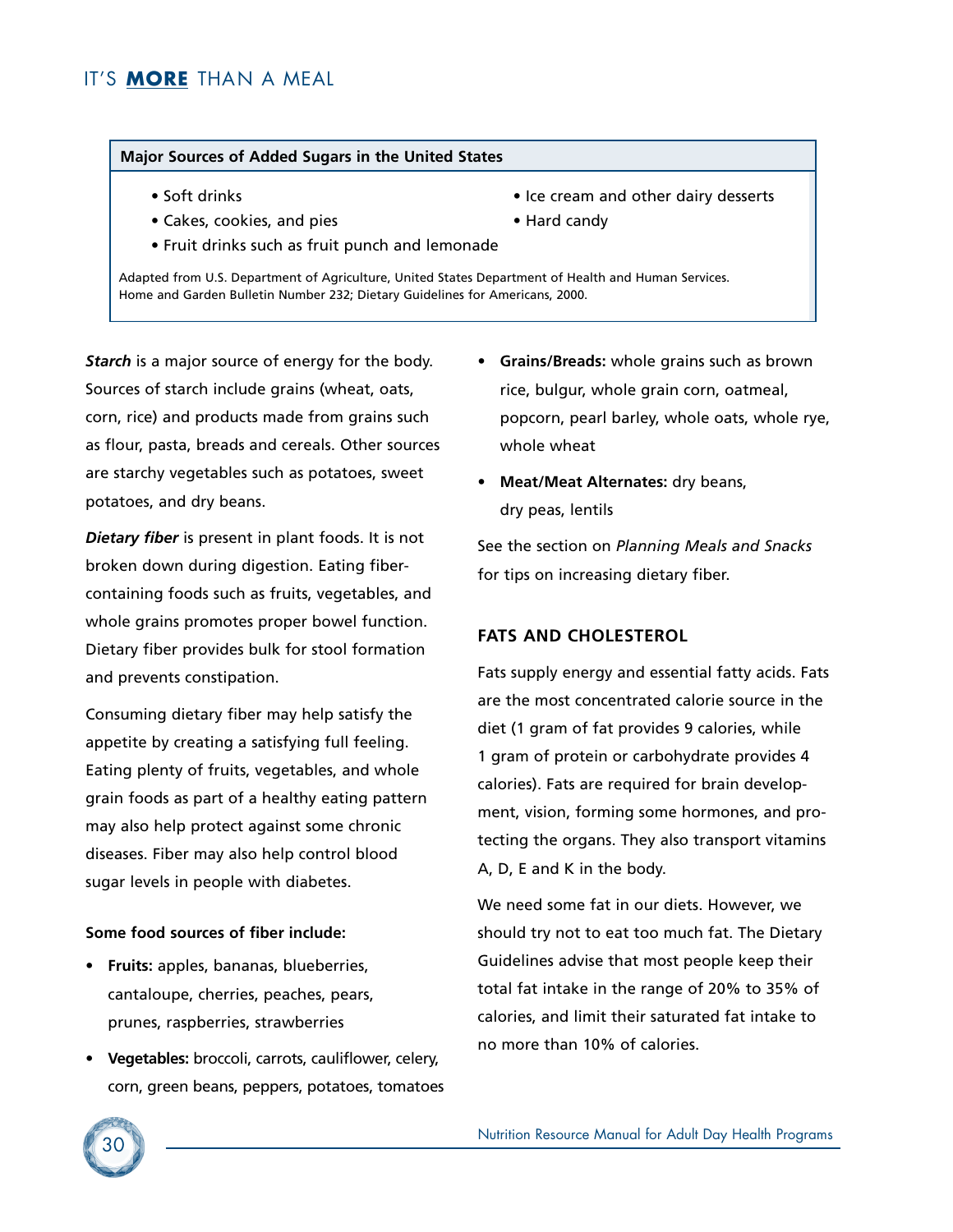Foods contain different types of fats known as saturated, monounsaturated, polyunsaturated, and *trans* fats. Different foods contain different amounts of each type of fat.

*Saturated fats* are present in most fats, but many animal fats contain more saturated fat than fat from plant foods, except tropical oils (e.g., palm and coconut oils). Foods high in saturated fats tend to raise blood cholesterol. These foods include high fat dairy products (cheese, whole milk, cream, butter, and regular ice cream), fatty meats, poultry skin, poultry fat, lard, palm oil, and coconut oil.

*Unsaturated fats* are liquid at room temperature. Using monounsaturated and polyunsaturated fats in place of saturated fats can help keep blood cholesterol levels down.

- *Monounsaturated fats* are found in large amounts in olive, canola, and peanut oils.
- P*olyunsaturated fats* are found in corn, soybean, cottonseed, and safflower oils.

*Trans fats* can raise blood cholesterol levels because they act like saturated fats. They are found in hydrogenated vegetable oils. Foods high in these oils are commercially-made baked goods (such as muffins, pastries, doughnuts), snack crackers, and fried foods.

*Cholesterol* is a fat-like substance produced in humans and animals. It is used to make hormones, cell membranes, and other body substances. High blood cholesterol levels increase the risk of heart disease. Eating foods high in saturated fat and cholesterol may affect cholesterol levels. Dietary

cholesterol is only found in foods of animal origin such as meat, milk, cheese, and eggs. Some foods that contain fat, saturated fat and cholesterol also contain high-quality protein and are good sources of certain vitamins and minerals. Most varieties of lean meat, poultry and fish contain similar amounts of cholesterol per serving. However, organ meats such as liver, heart, and kidney contain more cholesterol than other meats.

#### **VITAMINS**

The body needs vitamins to function properly. Many chemical reactions in the body depend on vitamins. As adults age, they may need vitamin D and B12 supplements because their bodies cannot absorb these vitamins efficiently.

*Vitamin A* is an antioxidant that helps protect the body's cells from damage. It is important for healthy skin, hair, and mucous membranes. It helps people see in dim light. Beta-carotene, a precursor of vitamin A, may reduce the risk of chronic diseases and macular degeneration.

#### **Some food sources of vitamin A include:**

- **Fruits:** cantaloupe, mandarin oranges, mangos, nectarines, peaches, plums
- **Vegetables:** broccoli, carrots, greens, kale, pumpkin, spinach, winter squash, sweet potatoes, tomatoes
- **Meat/Meat Alternates:** liver, whole eggs, yogurt
- **Milk:** fluid milk

<sup>31</sup> Massachusetts Department of Education Child and Adult Care Food Program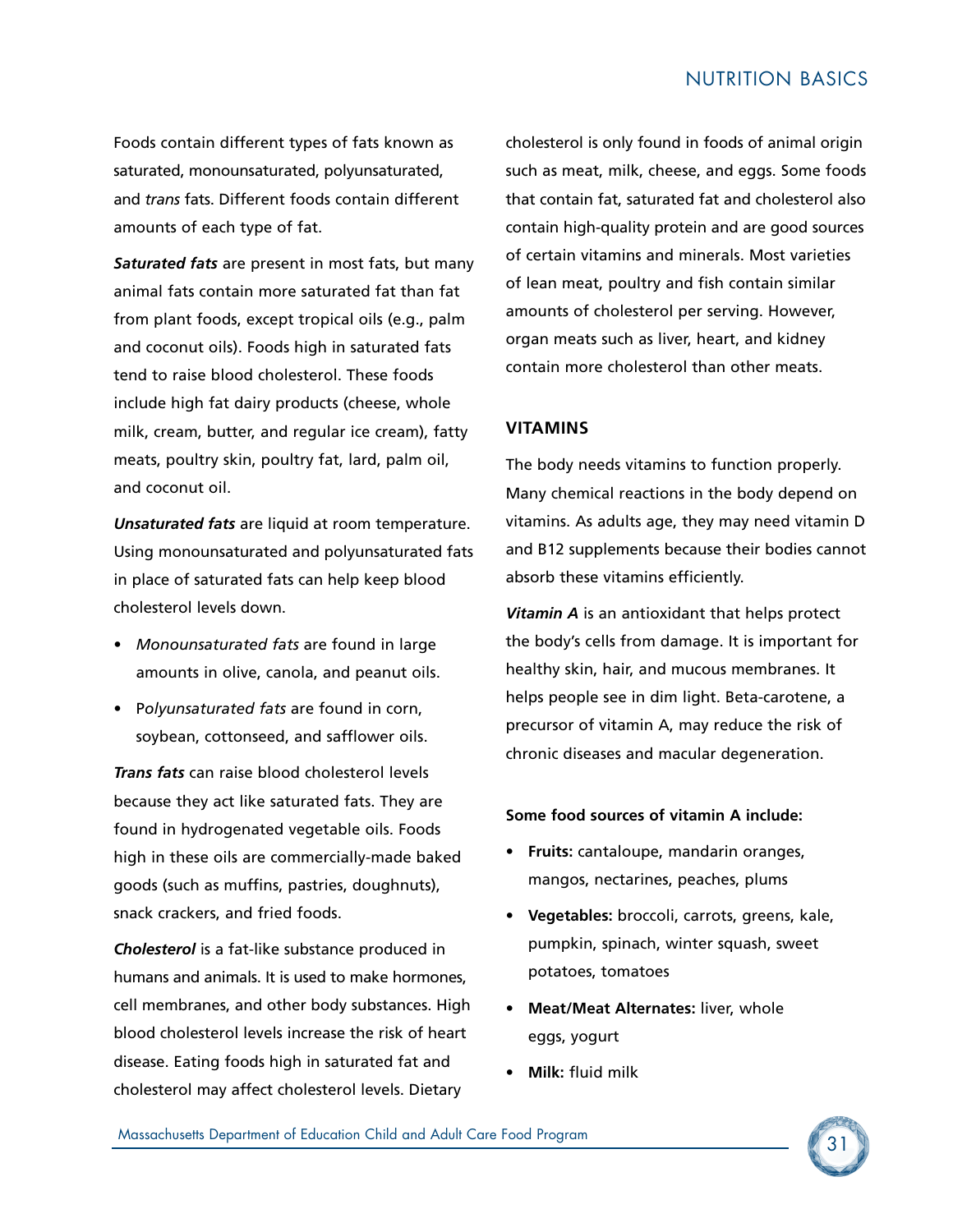*Vitamin C* is an antioxidant that helps protect the body's cells from damage. It plays a role in forming collagen, a protein that gives structure to bones and muscles. Vitamin C also helps the body absorb iron.

#### **Some food sources of vitamin C include:**

- **Fruits:** cantaloupe, citrus fruits and juices (grapefruit, orange, etc.), kiwi, pineapple, raspberries, strawberries, watermelon
- **Vegetables:** asparagus, broccoli, cabbage, cauliflower, kale, peppers, romaine lettuce, spinach, sweet potatoes, tomatoes

*Vitamin D* is needed to build and maintain strong bones because it helps the body absorb calcium. Your skin can make vitamin D from sunlight, but loses some of this ability with aging.

#### **Some food sources of vitamin D include:**

- **Meat/Meat Alternates:** fatty fish (e.g., salmon, mackerel)
- **Milk:** vitamin D-fortified fluid milk

*Vitamin E* is another antioxidant. It helps keep cell membranes stable and regulates oxidation reactions in the body.

#### **Some food sources of vitamin E include:**

- **Meat/Meat Alternates:** nuts, seeds, salmon, shellfish, shrimp
- **Fruits:** apples, apricots, nectarines, peaches
- *Vegetables:* dark green leafy vegetables, pumpkin
- **Grains/Breads:** multi-grain and enriched breads and cereals

• **Oils:** vegetable oils such as corn, cottonseed, safflower, and soybean oils; mayonnaise, margarine, salad dressing

*Folate* (also called folic acid or folacin) is a B-vitamin that helps build cells. It plays a role in red blood cell production.

#### **Some food sources of folate include:**

- **Meat/Meat Alternates:** black-eyed peas, lentils, red kidney beans
- **Vegetables:** green peas, leafy green vegetables (such as spinach and mustard greens), romaine lettuce, spinach
- **Grains/Breads:** whole-grain bread products; fortified ready-to-eat breads, cereals, pasta
- **Fruits:** melons, oranges, orange juice, plums, raspberries, strawberries, tangerines

The other *B vitamins* (besides folate) are thiamin, riboflavin, niacin, and vitamins B6 and B12. They help the body release energy during metabolism. Vitamin B12 is found only in animal-based foods or vitamin B12-fortified foods.

#### **Some food sources of B vitamins include:**

- **Grains/Breads:** Enriched and fortified bread products are good sources of thiamin, riboflavin, niacin, and vitamin B6.
- **Meat/Meat Alternates:** Pork products are good sources of thiamin. Poultry and fish are good sources of niacin. All meats are a good source of vitamin B12.
- *•* **Milk:** Fluid milk is a good source of riboflavin.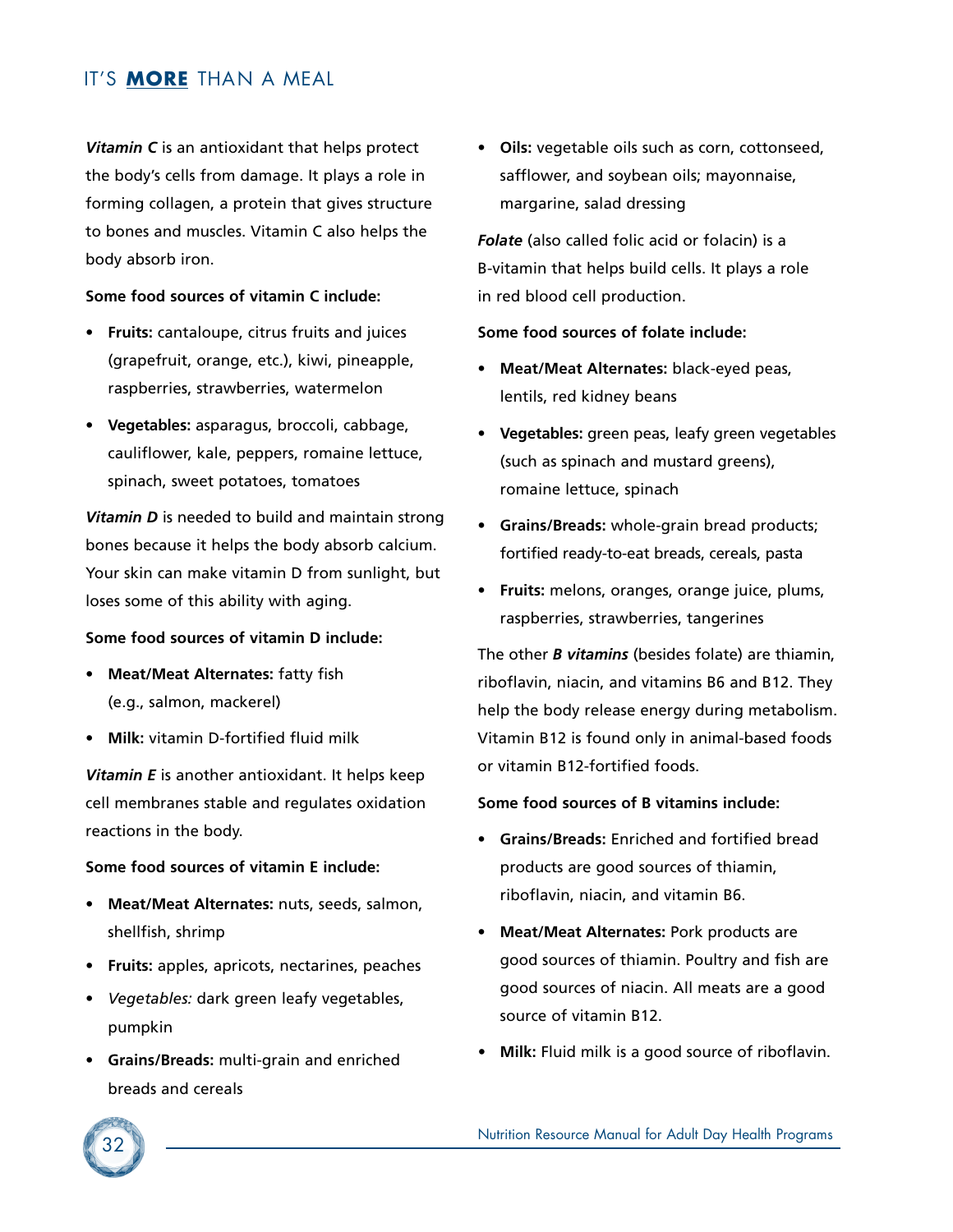#### **MINERALS**

Minerals have important roles in the body systems. They help convert carbohydrate, protein, and fat into energy. They help maintain body fluids. They also play a role in muscle contractions. Examples are calcium, iodine, iron, magnesium, potassium, sodium, and zinc.

*Iron* is used to make hemoglobin in red blood cells. Its primary role is to carry oxygen in the body, both in the blood and muscles. If the body has low iron levels, energy levels may seem low, too.

#### **Some food sources of iron include:**

- **Meat/Meat Alternates:** dry beans, dry peas, eggs, meat, poultry
- **Grains/Breads:** whole grain, fortified, or enriched breads and cereals
- **Vegetables:** dark green leafy vegetables, dry beans, dry peas, lima beans, spinach

*Calcium* helps the body build and maintain bones and teeth. It also helps muscles to contract, blood to clot, and nerves to send messages. Older adults may need calcium supplements in their diets.

#### **Some food sources of calcium include:**

- **Milk:** fluid milk
- **Vegetables:** broccoli, spinach, turnip greens, collards
- **Fruits:** calcium-fortified orange juice
- **Meat/Meat Alternates:** cheeses, yogurt
- **Grains/Breads:** calcium-fortified products such as breakfast cereals

#### **WATER**

Water is often a "forgotten nutrient." It plays vital roles in transporting nutrients throughout the body, removing wastes, and regulating body temperature. Water is an important part of an adequate diet. It is needed to replace body water lost in urine, sweat, and the breath.

Dehydration is a common problem for many seniors. A decreased thirst sensation and use of medications may affect the body's ability to regulate fluid balance. Dehydration worsens symptoms of kidney dysfunction and constipation. To prevent dehydration, older adults need at least 8 cups of fluids each day. Many sources can contribute toward the recommendation for fluid: water, fruit juices, milk, soups, fruit, and decaffeinated coffee and tea.

For more information on fluids, see the section on *Special Nutrition Needs of Older Adults*.

<sup>33</sup> Massachusetts Department of Education Child and Adult Care Food Program